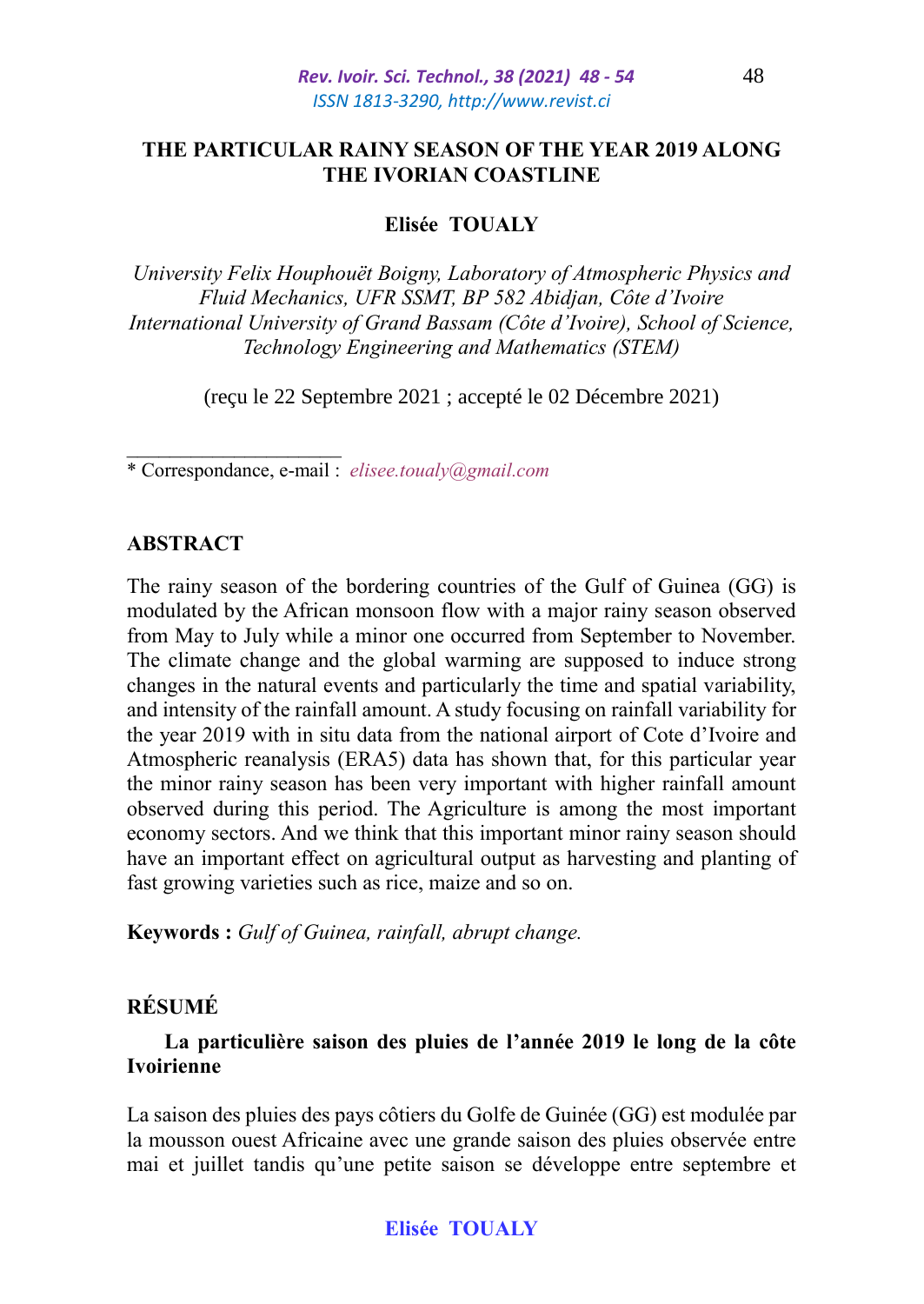novembre. Le changement climatique et le réchauffement global de la planète entrainent de grands changements dans la variabilité des intensités et des occurrences des phénomènes naturels ainsi que la variabilité des intensités et des saisons de pluies. Cette étude portant sur la variabilité des précipitations pendant l'année 2019 à partir des données d'observations de l'aéroport d'Abidjan ainsi que des réanalyses atmosphériques (ERA5) a révélé un changement important le long de la côte Ivoirienne. La petite saison des pluies a été très particulière. L'on a enregistré une très grande quantité de pluie pendant la petite saison des pluies. A la station d'Abidjan, la petite saison des pluies a été plus importante que la grande saison des pluies. L'agriculture faisant partie des secteurs clés de l'économie Africaine et particulièrement Ivoirienne, nous pensons qu'une telle importante petite saison des pluies pourrait être bénéfique pour les cultures à rendement rapide tels que le maïs et le riz.

**Mots-clés :** *Golfe de Guinée, précipitation, changement brusque.*

# **I - INTRODUCTION**

The West Africa and particularly the Gulf of Guinea *(Figure 1)* is one of the most vulnerable regions to global warming due to low adaptive capacity [1]. The economy of this region strongly dependent of agriculture is still dependent of the rainy season variability. The rainfall variability in the Gulf of Guinea (GG) and particularly in Cote d'Ivoire depends on the West Africa Monsoon [2]. This variability is characterized by two rainy seasons, the maximum one from May to July with the maximum precipitation amount observed in June. A minor rainy season is observed from September to October [3]. An abrupt change in the African Monsoon and associated rainfall intensity would have an important socioeconomic impacts and particularly on food security in many West African countries [4].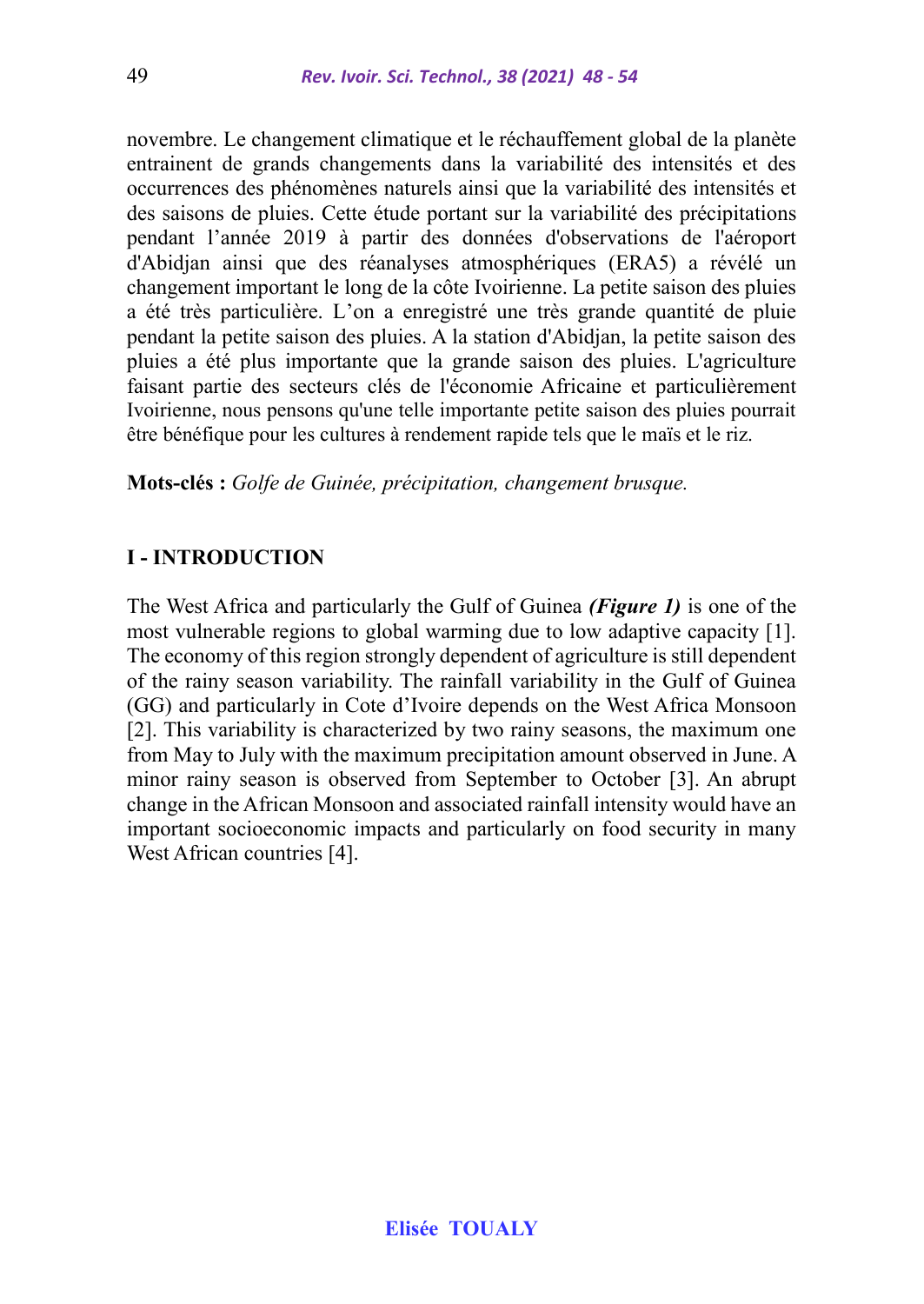

**Figure 1 :** *Map of West Africa. Cote d'Ivoire is represented in the Gulf of Guinea with big blue dot showing the main city Abidjan* [5]

The increases in rainfall amounts and intensity over the West African Monsoon (WAM) region are observed in the recent decades [6]. For example, an increase in Sahel precipitations has been associated with a summer intensification and northward shift of the WAM system [7]. While future projection of the WAM exhibits warming over the entire domain, decreasing precipitation over the southern Sahel, and increase over the western Sahara [8]. [9] have observed some changes in August precipitations. Model simulations show an inverse tendency of rainfall amounts over the Sahel [10]. The Japanese Meteorological Institute model simulates a frequent dry Sahel/west Guinean coast pattern. [11] concluded that Sahelian droughts will become more frequent. It is evident that changes in rainfall amounts are occurring. Most of the results concern the Sahel. But what going on along the Ivorian coast? Combining atmospheric reanalysis precipitation and rainfall data recorded at the Abidjan Airport, this study focuses on the rainfall variability during the year 2019. The outline of this paper is presented as follow. The data are presented in the second section. Section 3 and 4 present and discuss respectively the main results of this work. We conclude this work in section 5.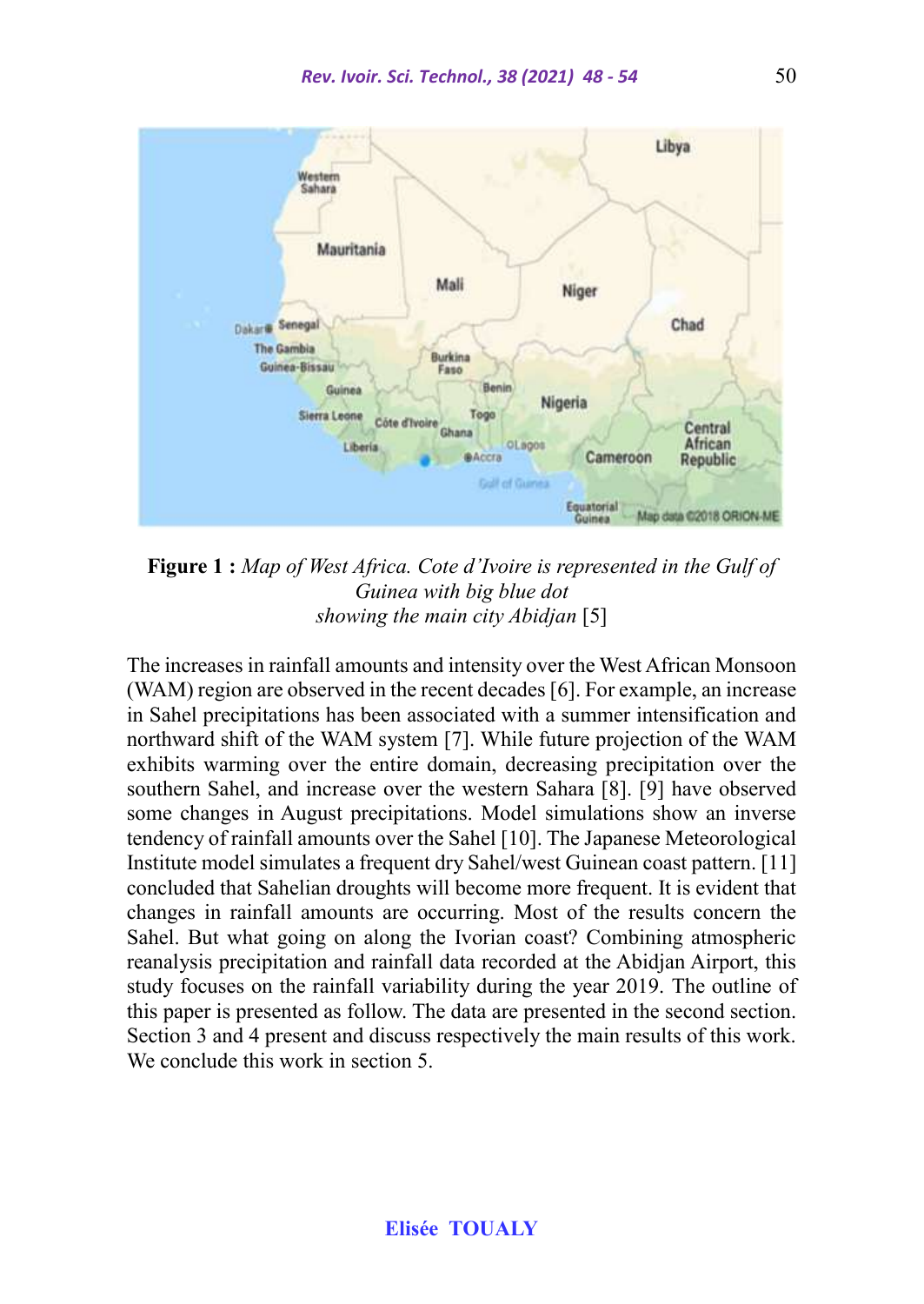### **II - MATERIALAND METHODS**

### **II-1. Material**

The data used in this work are monthly precipitation data provided by the Abidjan Airport (4.02°W,5.33°N) and the European Reanalysis ERA5. The Abidjan Airport monthly data are used to determine the rainfall variability during the year 2019 while the ERA5 monthly precipitation data covering the 1980-2020 period have been used in this study to show the monthly climatology of the rainfall amount at the nearest grid points of Abidjan Airport and also to compare 2019 in situ data at Abidjan Airport. The ERA5 data have a spatial resolution of 25Km between two consecutive grid points and have been widely used for climate studies over the West Africa and in the GG. The coordinates of the grid point (4°W,5.25°N) close to Abidjan Airport have been used to build time series data from ERA5.

### **II-2. Methods**

The ERA5 data are downloaded into Netcdf format. We use the software cdo (climate data operator) to select data around the grid point  $(4°W; 5.25°N)$ , and these data have been averaged to build the time series. For the respective months of the calendar during the period 1980-2020, the data have been averaged to get the climatology.

### **III - RESULTS**

The rainfall variability in the GG is characterized by a seasonal variability modulated by the West African Monsoon [2]. The *Figure 2* shows the bar diagram of the monthly climatology rainfall in the box delimiting the grid points close to the Abidjan Airport, the monthly precipitation at the Abidjan Airport in 2019 and the reanalysis monthly precipitation in 2019 at the nearest grid point of the Airport. Maximum rainfall amounts are observed in June and October characterizing respectively the pick of the major rainy season and the minor rainy season [2, 3]. We observe two weak values in December-January and in August during the driest season. The rainfall amount increases from March to reach an absolute maximum in June during the major rainy season. During the minor rainy season, the rainfall amount increases from September at the end of the major coastal upwelling to reach a second relative maximum value characterizing the minor rainy season. Contrary to the monthly climatology distribution over the 1980 - 2020, the distribution of the monthly mean rainfall amount from the Airport shows two maximum rainfall amount respectively in April-May and October with the highest amount observed in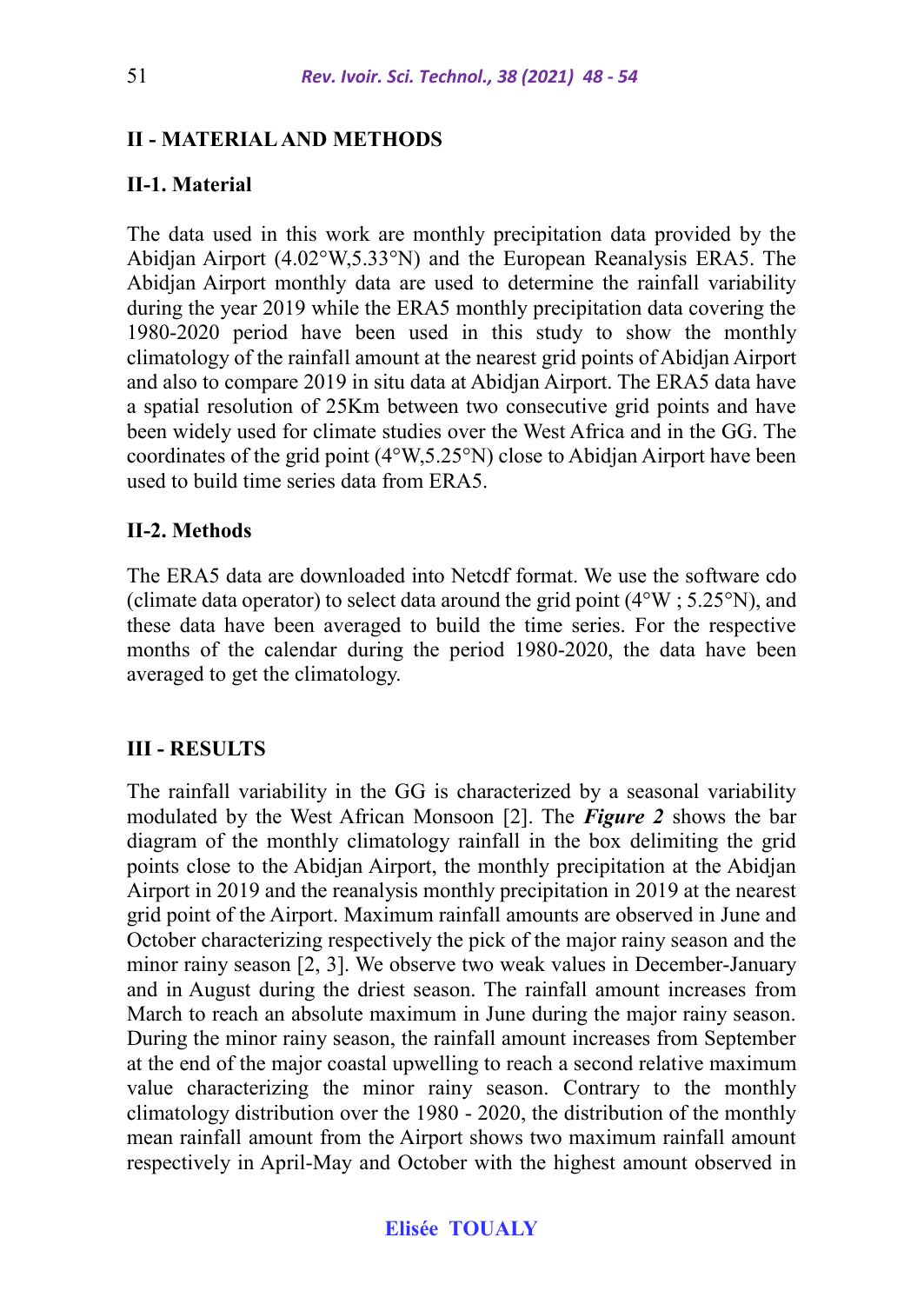October. The highest amount of the rainfall associated to the major season is not observed during the same periods. A major change is observed concerning the rainy season. The minor rainy season is observed from March to Jun with the highest amount of rainfall observed in April-May. While the minor rainy season usually observed becomes now the major rainy season with the highest amount of rainfall observed in October. Concerning the dry season, no change is observed during the year 2019. The rainfall amounts are weaker in January and August during the driest season. The monthly precipitation from the atmospheric reanalysis shows similar pattern to in situ data from the Airport. The ERA5 data shows a major change in the rainfall amount of the minor rainy season compared to the climatology. The minor rainy season has been very important with rainfall amount higher in September and October with values greater than those of June. The minor rainy season has not been shifted as observed with the Airport rainfall data but this has recorded a high amount of rainfall greater than 200mm/day during September and October. Note that, for the monthly climatology the rainfall amount is less than 150mm/day during the different months of the minor rainy season. This shows an important increase of the rainfall amount during the minor rainy season of the year 2019.



**Figure 2 :** *Bar diagram of rainfall amount monthly climatology at the nearest grid points of Abidjan*

*Airport (blue color), rainfall amount monthly mean recorded at Abidjan Airport (red color) and, of rainfall amount monthly mean from the ERA5 data selected at the nearest grid points of Abidjan Airport (yellow color). The rainfall data from ERA5 have been selected at the grid points (4°W, 5.25°N) to build the time series and the data of the respective months over the 1980-2020 periods have been averaged to get the monthly climatology. Units are mm/day.*

## **Elisée TOUALY**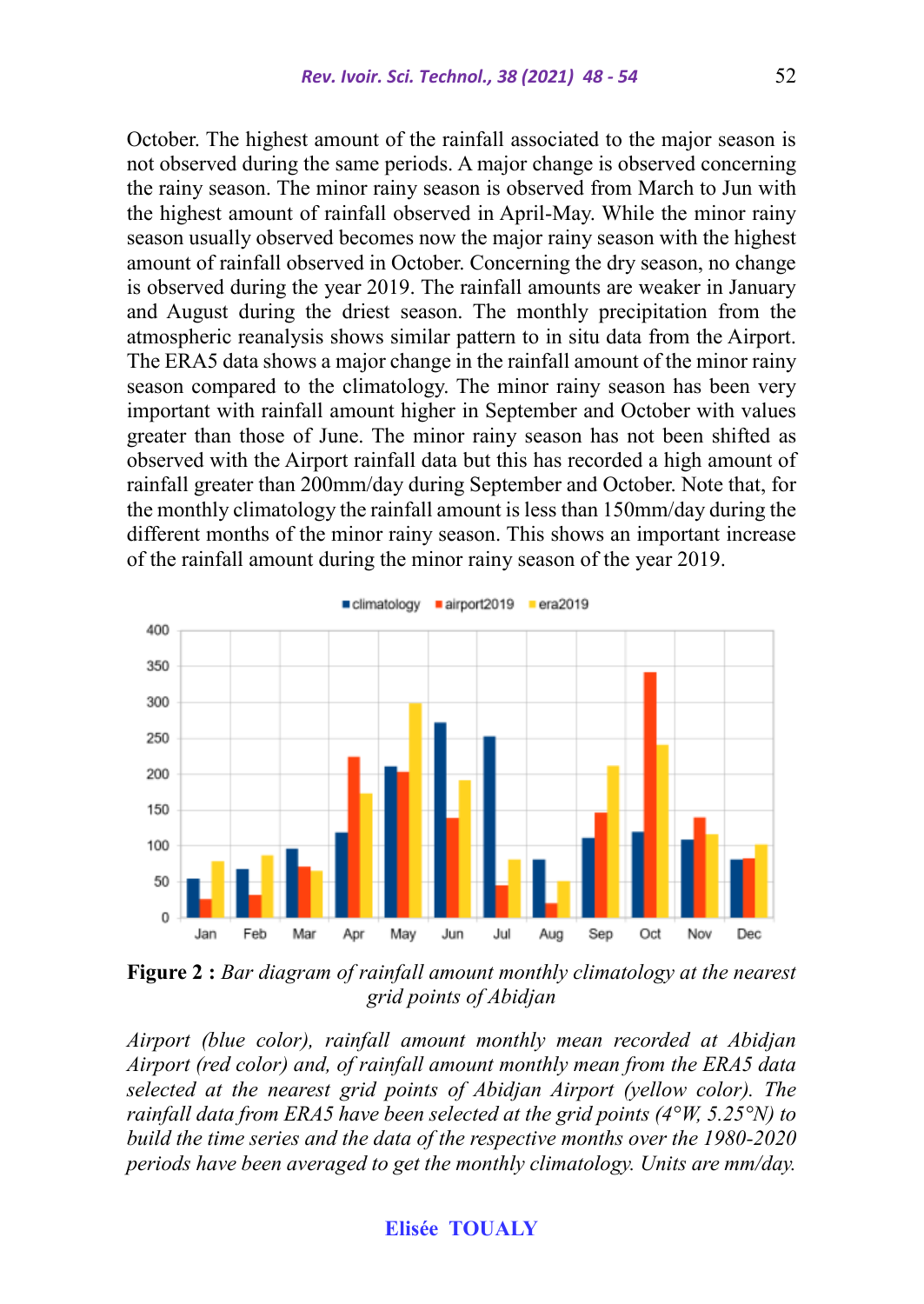### **IV - DISCUSSION**

Changes in the rainfall variability have been observed during these recent years in the Sahel and also in some West African countries [4, 6 - 9]. These changes result from some recent variability of the West Africa Monsoon linked to global ocean circulation [4] or to tropical sea surface temperature variability. In Nigeria, strong break in rainfall amount is being observed in August [9]. Along the northern coast of GG and particularly along the Ivorian coastline where strong seasonal sea surface temperature variability is observed, the rainy season is characterized by two rainy seasons with the major ones from March to July and the minor one from September to November just after the major cold season [2, 3]. In this study, the highest rainfall amount is observed in September-October contrary to the rainfall climatology of this region [2, 3]. This result evidences a strong and abrupt change of the rainy season during this year. The Agriculture is among the most important economy sectors. And we think that this important minor rainy season should have an important effect on agricultural output as harvesting and planting of fast growing varieties such as rice, maize and so on. The farmers should think about adapting their agricultural varieties to such change in rainy season.

### **V - CONCLUSION**

This study focuses on the variability of the rainfall amount along the Ivorian coastline in 2019. Monthly data provided by the Abidjan Airport and the CRU gridded monthly data have been used to conduct this work. This work shows and abrupt change of the rainy season with weakest rainfall amount observed during the major rainy season while the period September-October known as the minor rainy season recorded the highest rainfall amount. This strong change of the rainy season concerns only the rainfall intensity. No particular change has been observed about the dry season. Our results suggest that farmers should think about adapting their cultural methods in the future.

#### *ACKNOWLEDGMENT*

*The author thanks anonymous reviewers for their helpful comments. The European Reanalysis ERA5 data are freely available on the website https://www.ecmwf.int/.*